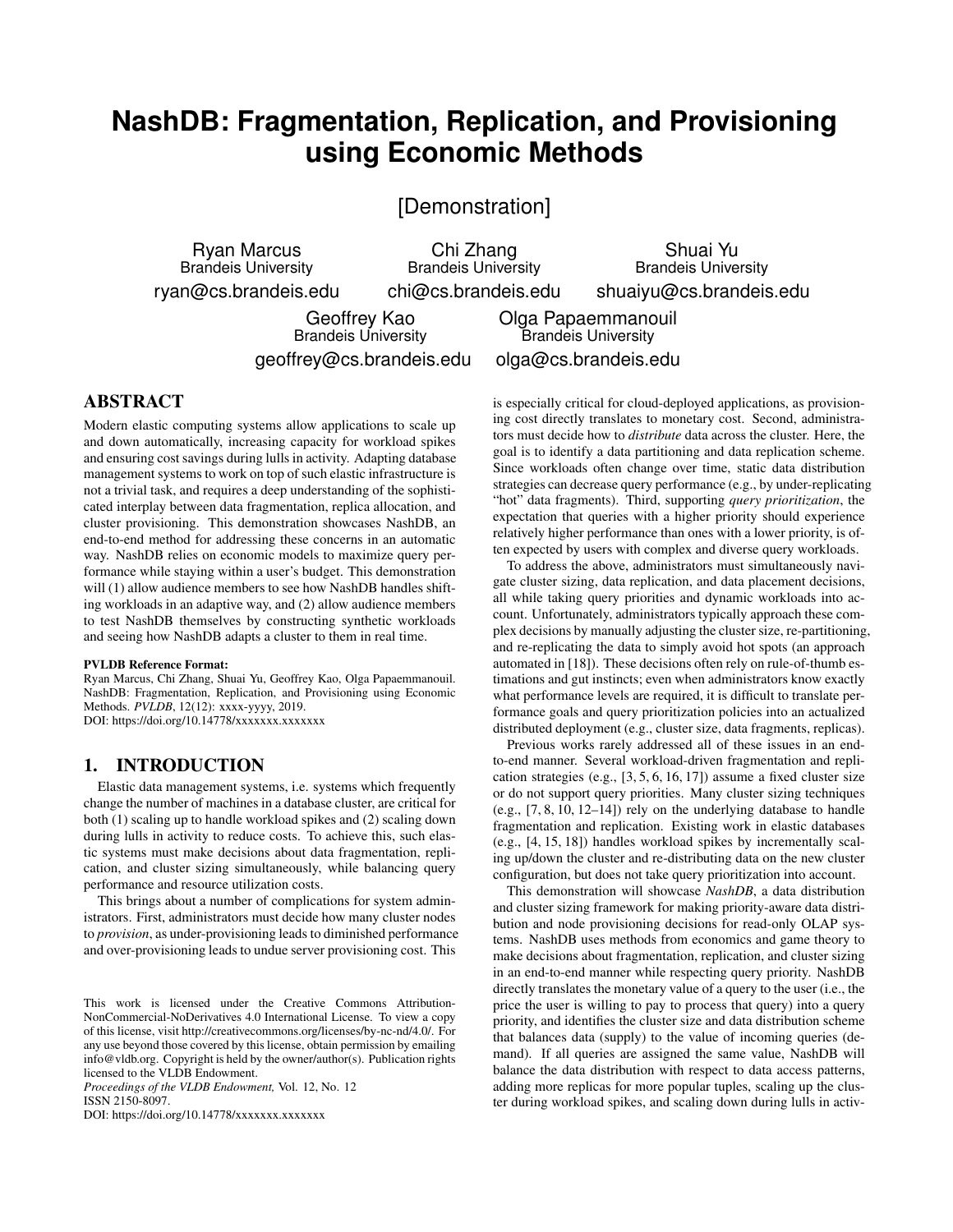ity. When users adjust the price of queries, indicating their priority, NashDB will reconfigure the database cluster to favor high-valued queries, which will thus experience better performance relative to low-valued ones. NashDB was introduced in [9].

Conference attendees will be able to observe NashDB's automatic data fragmentation, replication, placement, and cluster sizing strategies on a live data management system. Additionally, they will be able to modify the priority and volume of each query in a workload, and observe how NashDB is able to adaptively and automatically custom-tailor a cluster to the workload.

# 2. SYSTEM OVERVIEW

NashDB is a data distribution framework for read-only OLAP analytic applications. NashDB serves a distributed DBMS running on an elastic cluster (e.g., a cluster built on an IaaS provider or a private cloud). We assume a shared-nothing cluster where nodes have access to a fixed amount of non-shared storage, e.g. local SSD or attached Amazon EBS volumes [1].

#### 2.1 Economic model

The primary intuition behind NashDB is an *economic model* of nodes, data, and queries. NashDB models queries as customers ("patrons") who purchase data ("goods") from nodes ("firms"). The priority of a query is modeled as a price that the user is willing to pay to acquire the data needed to process the query – a higher price represents a higher priority. As in a free market, NashDB seeks to balance the supply of data with the demand for data. This entails identifying a data distribution scheme that is in *Nash equilibrium*. In order to achieve this, we depend on economic theory and the efficiency of market systems.

Let us assume a distributed DBMS running on an elastic cluster. Each cluster node has a cost per unit time that the node is running (e.g., rent cost) and a certain amount of disk space for storing data. We also assume that DBMS tables are stored in some physical ordering (e.g., arbitrary or clustered), and that tables are horizontally fragmented into a set of disjoint fragments.

Each incoming query has an associated price indicating its priority. In our economic model, a query's price is equally divided among the tuples accessed by that query (see [9] for a formalization). NashDB continuously monitors the tuples accessed by incoming queries and the price paid for each tuple in the database. This allows us to define the *value of a tuple*, i.e., the *total expected income* earned from a particular tuple. The value of a tuple is affected by (1) the price of the queries accessing the tuple (higher-priced queries provide more value), and (2) the number of queries accessing the data fragments that include the particular tuple (a higher number of queries provide more value).

We model each tuple as a "good" that can be provided by a node. A node is paid by queries for access to tuples, and thus each node has an incentive to provide tuples. The higher the price of a query, the more income the node will receive from that query. However, nodes must pay costs for each provided tuple (e.g. storage fees). Therefore, nodes wishing to maximize their income will choose to provide profitable tuples.

Furthermore, tuples are replicated across the cluster nodes. As in a market system, an increase in the supply of a good results in a decrease in the price of that good. Specifically, as the number of nodes providing a replica of a tuple increases (an increase in quantity supplied), the income a node expects to receive from a replica decreases. Eventually, we aim to replicate each tuple such that storing a replica of that tuple is *minimally* profitable: all current replicas are profitable, but the cost of storing a single additional replica exceeds the diminished expected income from that replica.

In this setting, NashDB strives to *balance supply against demand*: it seeks to replicate each tuple such that each replica is expected to be profitable, but offering an additional replica does not increase the expected profit for any of the cluster nodes. This condition represents a *Nash equilibrium* [11].

# 2.2 NashDB functionality

NashDB generates fragmentation, replication, and cluster sizing strategies that are aware of query priorities and adapt to workload shifts. We conceptualize the priority of each query as the price the user is willing to pay to process that query. The higher the query price (a.k.a. the query's value) the more resources (i.e., replicas, cluster nodes) will be allocated to serve that query, relatively to lower-priced queries. Hence, higher-priced queries will enjoy improved performance related to low-priced ones. Under no query prioritization (i.e., all queries are assigned the same price), NashDB adapts the number of replicas and the cluster size to data access patterns, scaling up the cluster during workload spikes, and scaling the cluster down during lulls in activity.

NashDB operates underneath a traditional DBMS, providing access to the underlying data stored on disk. A high-level overview of NashDB is depicted in Figure 1. First, a user-submitted query is transformed into a query execution plan by a query optimizer. The leaf nodes of this query execution plan represent operations which access data. Instead of requesting a specific range of bytes from a hard disk, each of these leaf operators sends those requests to NashDB in the form of a *range scan*: a starting and an ending tuple index (based on the on-disk order) to read. NashDB keeps track of how often each tuple is read and and maintains each tuple's value. At a user-defined interval, NashDB uses the tuple value information to reconfigure the cluster. During cluster reconfiguration, NashDB fragments the database by grouping together adjacent tuples that have similar value. Second, NashDB replicates fragments proportionally to their aggregated tuple value. NashDB then allocates replicas onto "just the right number" of cluster nodes, and routes data access requests to nodes aiming to minimize data access latency. Collectively, these techniques can produce a system that offer low query execution times. We next describe each of these components in more detail.

Tracking tuple values NashDB examines both query prices and query plan information from incoming queries to analyze tuples access frequency and to estimate the "importance" of a tuple (a.k.a. *tuple value*). Intuitively, tuples that are accessed frequently by high-priority queries should have a higher value than queries that are accessed rarely, or by low-priority queries. NashDB continually updates its estimation of each tuple's value, using an efficient data structure called a tuple value estimation tree [9].

Fragmentation During cluster reconfiguration, NashDB customizes the underlying cluster to the user's workload. To do this, NashDB first splits up the data into consecutive groups of tuples called *fragments* (e.g., the blue, green, and orange shaded regions in Figure 1). NashDB picks fragment boundaries to minimize the variance of tuple value within a fragment, i.e., to group tuples with similar tuple values together. In [9], we give an optimal quadratic time algorithm for finding such fragment boundaries, as well as a linear time greedy approximation.

Replication After splitting up the database into a set of fragments, NashDB next decides how many replicas of each fragment to create. To do this, NashDB first computes the cost of storing a fragment (e.g., cloud provider storage fees) and the value of each fragment (the sum of the value of each tuple within the fragment). For example, the costs and values of three example fragments are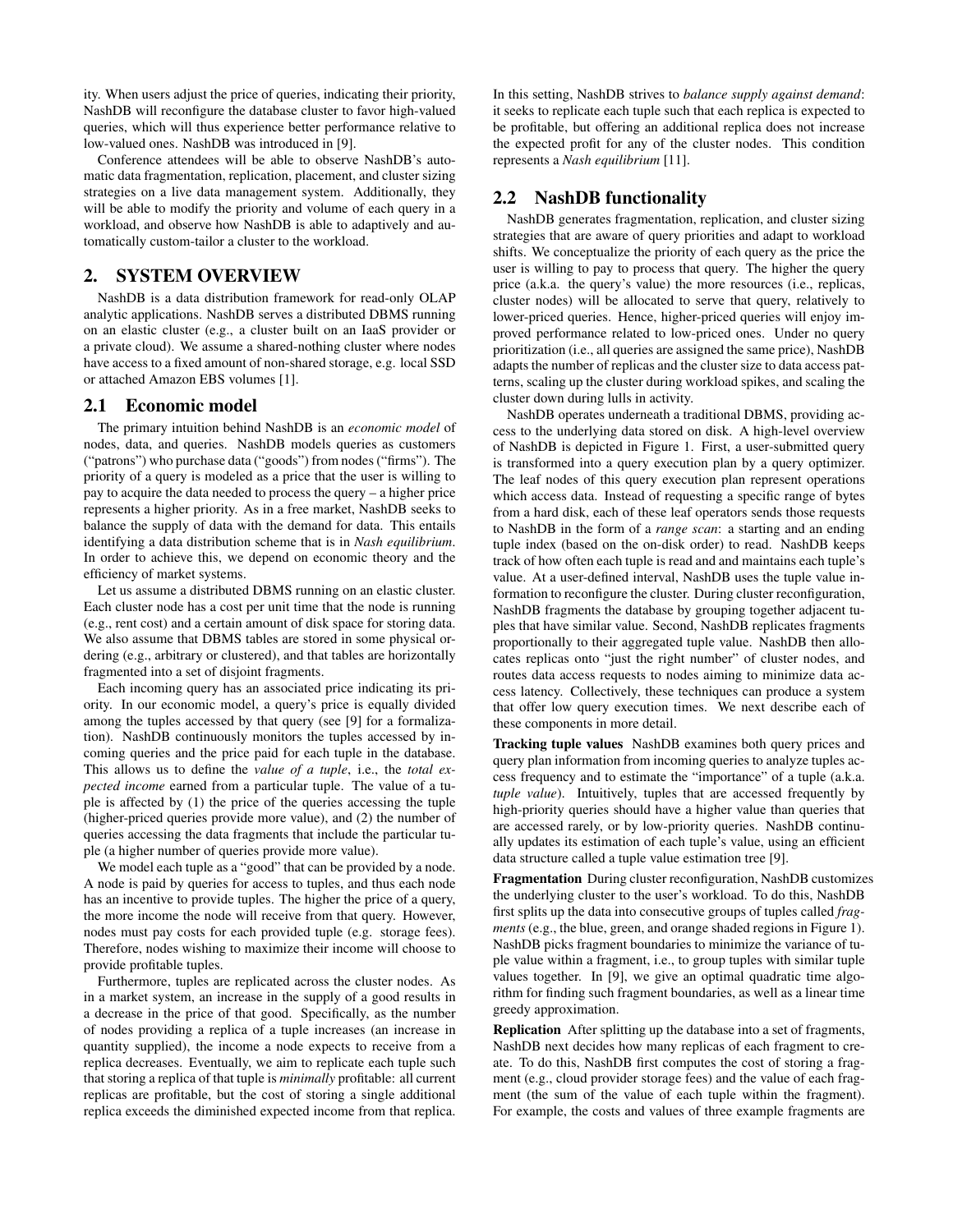

Figure 1: Workflow of NashDB's functionality

shown in Figure 1: F1 (blue) has a cost of 1.2 and a value of 1.5. NashDB chooses to replicate each fragment the same number of times as an ideal free market would choose to "produce" each fragment as a product. For example, fragment F1 is replicated once, creating a single replica of F1 which will have a cost of 1.2 and an income of 1.5. If a second replica of F1 had been created, each replica would have to pay a cost of 1.2, but would only receive an income of 0.75 each, since queries ("patrons") would split their accesses ("purchases") between both replicas ("firms"). On the other hand, fragment F2 also has a cost of 1, but since the tuples in F2 have a higher value than those in F1, fragment F2 has a higher value of 2.5. NashDB thus creates two replicas of F2.

We present a formalization of this replication strategy in [9], and prove that it necessarily results in a Nash equilibrium: adding any additional replica, or removing any replica, cannot lead to an increase in profit. While the Nash equilibrium does not necessarily represent a *global* optimal, it does represent a "steady state" in which no single change can improve performance.

Server provisioning After choosing how many replicas of each fragment to produce, NashDB next decides how to allocate them into a cluster. To do this, NashDB attempts to find the smallest number of server nodes (each node incurs a fixed cost) that can (1) hold all of the replicas (each machine has only finite disk space) and (2) such that no two replicas of the same fragment are on the same machine (as there is no benefit to redundantly storing the same information on the same machine). This problem, known as the classconstrained bin packing problem, is NP-Hard. We apply a greedy heuristic, called "Best First Fit Decreasing" [9,19], in order to come up with an approximation of the optimal solution.

Cluster Transitioning Once a new cluster configuration is computed, NashDB determines the most efficient way to transition the cluster from its previous data distribution state to the newly computed state. This involves changes to (1) fragment boundaries, (2) the number of replicas, (3) the number of cluster nodes, and (4) the allocation of replicas to nodes. Finding a transition strategy that minimizes data transfer is critical to quickly transitioning between schemes. NashDB deals with this challenge by using a bipartite graph matching algorithm [9] which minimizes data transfer costs.

This process – fragmentation, replication, and provisioning – is repeated periodically to keep the underlying cluster in-sync with the demands of the user's workload. This allows NashDB automatically respond to changes in query volume and query prioritization.

# 3. DEMONSTRATION

Our demonstration is split into two scenarios. In the first, users can compare NashDB's behavior on a real-world workload, comparing NashDB's cluster configuration to a naive, value-based partitioning scheme. In the second, users will be able to modify the volume and budget of queries in a synthetic workload, and observe the changes to query latency and cluster configuration in real time.





 $400$ 

500

Value-based partitioning (static)

200 - 20<br>Tuple Index 30

 $100$ 



### 3.1 Scenario 1: Adaptive Management

In the first scenario, we will compare NashDB's effectiveness with a naive, value-based partitioning scheme running on AWS [2] t2.large instances (the cluster size ranges between 4 and 25 nodes). Both techniques are applied to two datasets provided by a large corporation on the condition of anonymity. The user can observe how the NashDB's fragmentation changes over time, and how NashDB adapts the cluster configuration to match the shifts in the workload. The value-based scheme offers a static fragmentation and uses NashDB's replication and server provisioning approach.

The interface for this scenario is shown in Figure 2. The "Play" button at the top runs the real-world workload from the corporation. Users will be able to see the tuple value graph (left) and the cluster configuration (right) for both NashDB (top) and a naive value-based partitioning scheme (bottom). The tuple value graph shows the tuple index on the x-axis and the tuple's monetary value on the y-axis. Each colored range of tuples corresponds to a dif